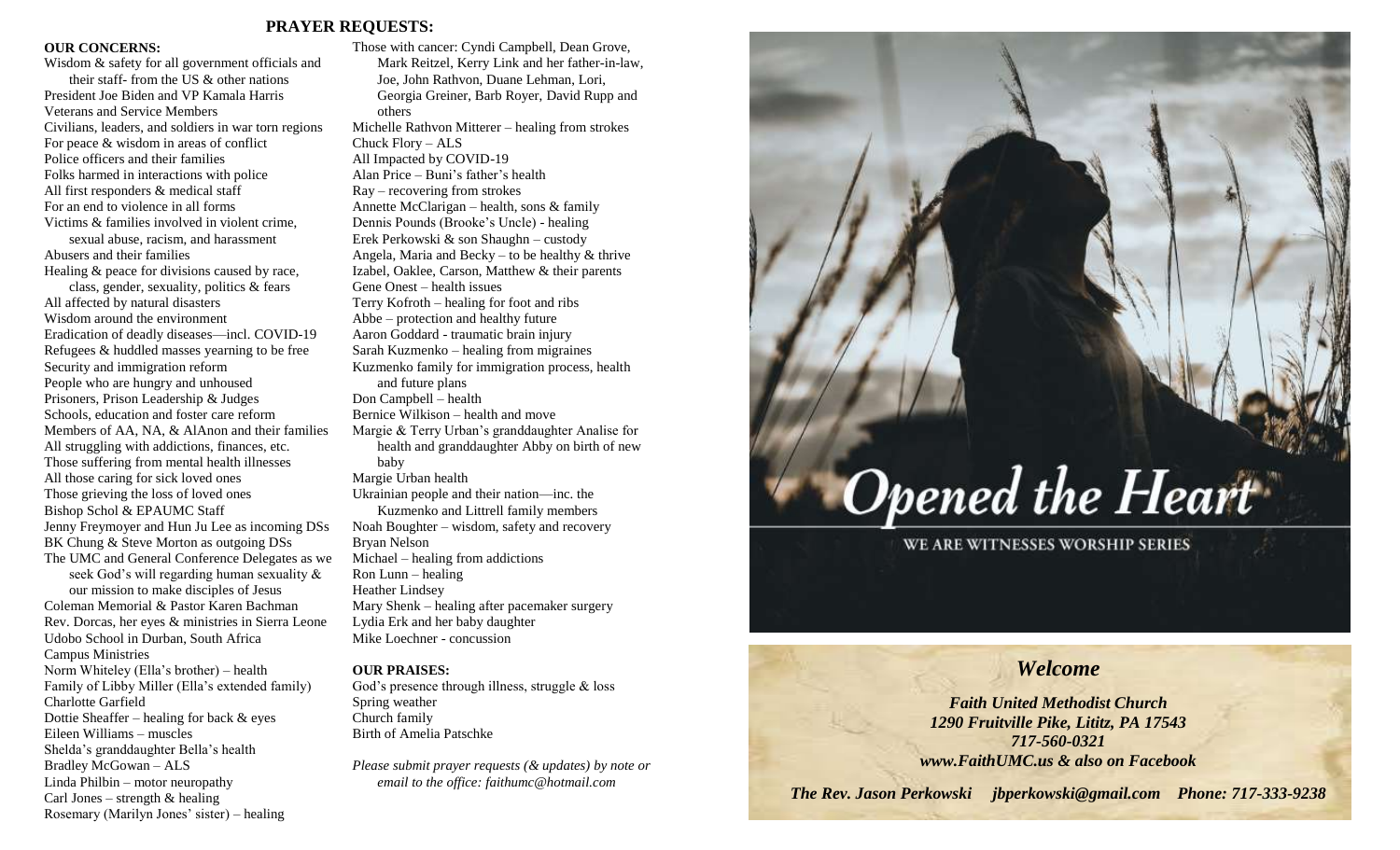# *Faith United Methodist Church*



# **May 22, 2022 at 10:30 AM – 6 th Sunday of Easter**

**ELCOME:** We come together to worship God. During this season of Easter, we remember God's sacrificial, resurrecting and redeeming love. The Father has seated the Son at His Right Hand and sent the Holy Spirit to minister to us powerfully. You are welcome in this sacred space no matter who you are; from where you have come; what experiences, struggles or gifts you bring; or the questions, doubts & beliefs you carry. We are so glad you are here! *W*

**GUEST BOOK:** *If you are visiting with us for the first time, please sign the guest book in the hallway and provide us with your contact info. We would love to stay in touch with you.*

# **OUR OFFERINGS OF PRAYERS, PRESENCE, GIFTS, SERVICE & WITNESS**

*Offering plates are on the altar & by the doors to the sanctuary. You may also give online or by mail.*

# **GREETINGS & ANNOUNCEMENTS Michelle Bame & Pastor Jason**

*If you're worshipping online, please 'sign in' by commenting on the video & post prayer requests, too.*

# **A TIME FOR CENTERING & PRAYER**

**\*CALL TO WORSHIP Pastor Jason & God's People**

We come this morning full of ourselves:

**Our concerns, our plans, our opinions, our schedules.**

In this moment, help us empty our minds of the relentless 'I' and make space for you.

# **Enable us to put down our priorities; to set aside our assumptions and schemes.**

Open our hearts to recognize your love in action in our lives.

# **Reassure us of your divine vision, and let us rest in your unending care.**

*Gil Le Fevre, Sunday Prayers [https://gill-lefevre.medium.com/sunday-prayers-acts-16-6-15-a2d6e9c488fc.](https://gill-lefevre.medium.com/sunday-prayers-acts-16-6-15-a2d6e9c488fc)*

| *HYMN                           | Come, Now Is the Time to Worship                                                 | <b>MSFPW2#56</b>     |
|---------------------------------|----------------------------------------------------------------------------------|----------------------|
| <b>SCRIPTURE LESSON</b>         | Psalm 67<br>This is the Word of the Lord - Thanks be to God!                     | <b>Steph Edwards</b> |
| & BLESSING OF THE PRAYER SHAWLS | THE PRAYERS OF GOD'S PEOPLE & THE LORD'S PRAYER                                  | <b>UMH #895</b>      |
| <b>SCRIPTURE LESSON</b>         | John 14:23-29<br>This is the Word of the Lord $-$ Thanks be to God!              | <b>Steph Edwards</b> |
| *HYMN                           | God of Grace and God of Glory                                                    | <b>UMH #577</b>      |
| <b>CHILDREN'S TIME</b>          |                                                                                  | <b>Lisa Baker</b>    |
| *HYMN                           | Come Thou Fount of Every Blessing                                                | <b>UMH #400</b>      |
| <b>SCRIPTURE LESSON</b>         | Revelation 21:10, 21:22-22:5<br>This is the Word of the Lord - Thanks be to God! | <b>Steph Edwards</b> |

| *PRAISE                 | <i>Shine, Jesus, Shine</i>                                              | <b>TFWS #2173</b>    |
|-------------------------|-------------------------------------------------------------------------|----------------------|
| <b>SCRIPTURE LESSON</b> | Acts 16:9-15<br>This is the Word of the Lord — <b>Thanks be to God!</b> | <b>Steph Edwards</b> |
| <b>SERMON</b>           | <b>Opened the Heart</b>                                                 | <b>Pastor Jason</b>  |

# **\*HYMN** *Turn your Eyes Upon Jesus* **UMH #349**

# **BENEDICTION & SENDING FORTH**

*\* You are invited to stand*

**Director of Worship:** Shannon Edwards **AV Tech:** Dennis Meck, Sr. **Pastor:** The Rev. Jason Perkowski **Ministers:** The People of God

A rose was placed on the altar by Tim & Sandy Patschke in honor of the birth of their great-granddaughter, Amelia Patschke.

# **WORSHIP SERVICES ARE ALSO BROADCAST on Facebook & our website.**

**COVID PROTOCOLS: Masks are optional.** We will still be sitting every other row for social distancing.

**OFFICE COMMUNICATION:** Hours vary, so please contact us directly to see when we are available. Messages left on the office phone, 717-560-0321 or email: [faithumc@hotmail.com,](mailto:faithumc@hotmail.com) will be checked from Monday through Friday. In case of an emergency contact Pastor Jason at 717-333-9238 or [jbperkowski@gmail.com](mailto:jbperkowski@gmail.com) and leave a *detailed message*. Pastor Jason is spending time with family from Friday Noon through Saturday. Please be patient if he doesn't respond to non-emergency calls during those times.

**JUNIOR CHURCH – SUNDAYS for 3 year old-4<sup>th</sup> grade kids.** *TODAY is the last Junior Church meeting for this school year. We plan to resume on Sept 11th with Junior Church in person during worship.*

**YOUTH GROUP, SUNDAYS, 5-7 PM** at Faith UMC. 5<sup>th</sup>-12<sup>th</sup> graders are invited. Sign up in the hall or by *contacting the office to volunteer to be the 2nd adult for the evening and/or provide a snack or light dinner. No Meeting on May 29 due to Memorial Day Weekend.*

**CHATTING CLUB: MONDAYS AT 7 PM BY ZOOM** Everyone is invited to join us for these interactive discussions on different topics each week. NO meeting May  $30 -$  Memorial Day. Join us at: <https://us02web.zoom.us/j/86190453518?pwd=cEVDeDljeThaaWVlYjlQWmZjTm5oUT09>

**BIBLE STUDY on THURSDAYS at 6:30 PM** with Mike Shifflet at Oregon Community UMC.

**MORNING BIBLE STUDY – FRIDAYS AT 10AM:** Join us **in person** in the Faith UMC Fellowship Hall or by Zoom: <https://us02web.zoom.us/j/83172825482?pwd=VzBkd2p0ci9KZ1BqMUZqN1NOamh4dz09>

**FAREWELL FOR BK on June 8, 6-8PM:** Faith UMC will be hosting the Farewell Service for District Superintendent BK Chung. **We need volunteers to serve light snacks & cake at 6pm** for a drop-in reception in Fellowship Hall, as well as **greeters**. **If interested, please contact Pastor Jason ASAP.** The West District is also collecting an offering that will be shared between a gift to his family and to the ministry of NarSarah Clinic and Orphanage in Sierra Leone in his honor. If you would like to contribute to this, send gifts to Faith UMC with "BK Farewell Gift" in the memo line or give at FaithUMC.US in the ONLINE GIVING section in the fund labeled "Rev. Bumkoo Chung's Farewell Gift."

# **THANK YOU FOR YOUR PAST SUPPORT FOR OUR MEDICINE BOTTLE COLLECTION PROJECT.** This project is on hold. Please do not bring bottles to the church at the present time.